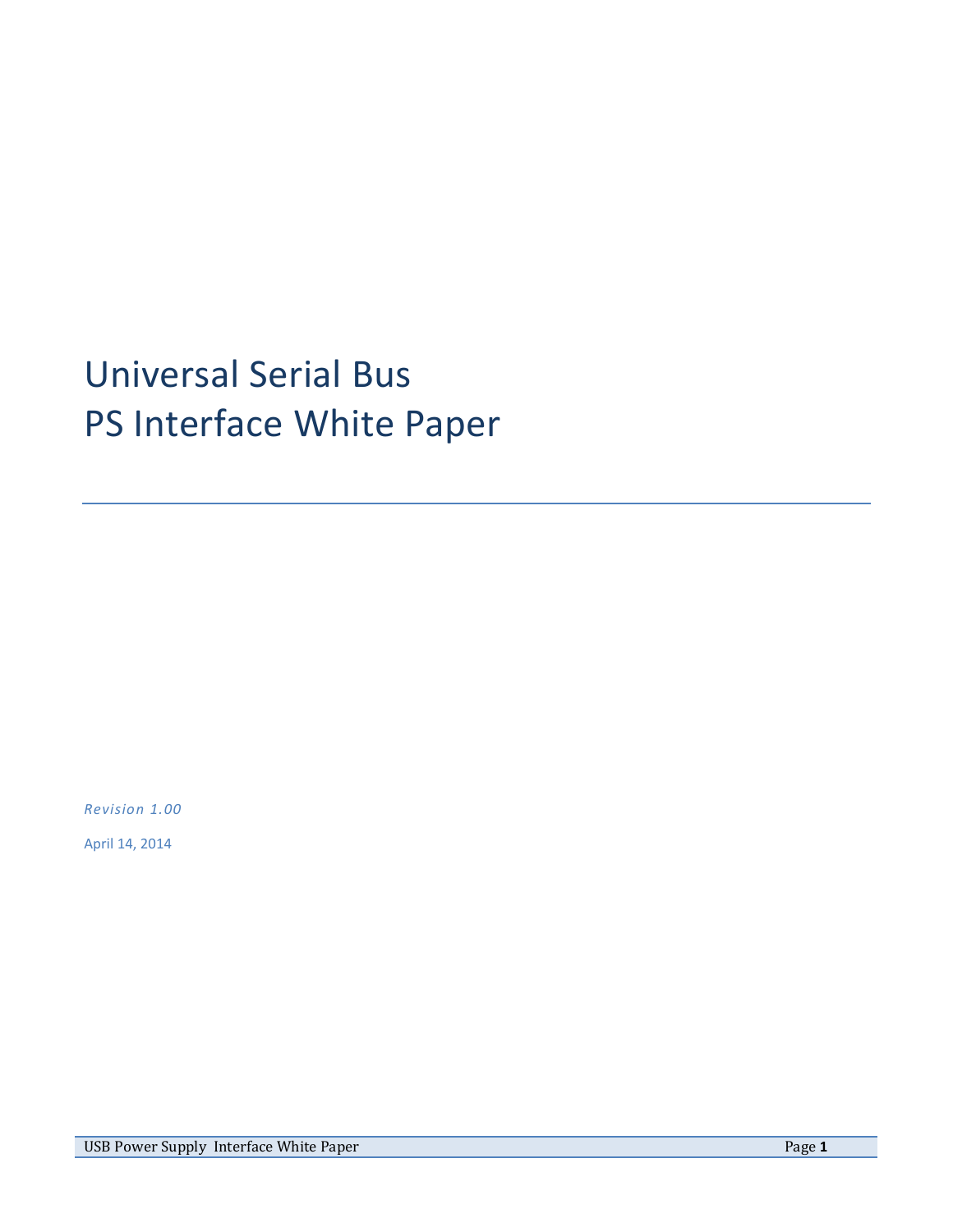# <span id="page-1-0"></span>**Editor**

<span id="page-1-1"></span>

| Richard Wahler<br><b>Contributors</b> | SMSC                                           |                           |
|---------------------------------------|------------------------------------------------|---------------------------|
| Gary Verdun                           | Dell, Inc.                                     |                           |
| Steve Sedio                           | Foxconn / Hon Hai                              |                           |
| Alan Berkema                          | Hewlett Packard                                |                           |
| Lee Atkinson                          | Hewlett Packard                                |                           |
| Rahul Lakdawala                       | Hewlett Packard                                |                           |
| Ron Schooley                          | Hewlett Packard                                |                           |
| Vaibhav Malik                         | Hewlett Packard                                |                           |
| <b>Walter Fry</b>                     | Hewlett Packard                                |                           |
| <b>Bob Dunstan</b>                    | <b>Intel Corporation</b>                       | PD Chair/Protocol WG Lead |
| <b>Brad Saunders</b>                  | <b>Intel Corporation</b>                       |                           |
| Dan Froelich                          | <b>Intel Corporation</b>                       |                           |
| David Harriman                        | <b>Intel Corporation</b>                       |                           |
| Jervis Lin                            | <b>Intel Corporation</b>                       |                           |
| John Howard                           | <b>Intel Corporation</b>                       |                           |
| Leo Heiland                           | <b>Intel Corporation</b>                       |                           |
| Paul Durley                           | <b>Intel Corporation</b>                       |                           |
| Rahman Ismail                         | <b>Intel Corporation</b>                       | System Policy Lead        |
| Sarah Sharp                           | <b>Intel Corporation</b>                       |                           |
| Scott Brenden                         | <b>Intel Corporation</b>                       |                           |
| Sridharan<br>Ranganathan              | <b>Intel Corporation</b>                       |                           |
| <b>Steve McGowan</b>                  | <b>Intel Corporation</b>                       |                           |
| Toby Opferman                         | <b>Intel Corporation</b>                       |                           |
| Kenta Minejima                        | Japan Aviation Electronics Industry Ltd. (JAE) |                           |
| Mark Saubert                          | Japan Aviation Electronics Industry Ltd. (JAE) |                           |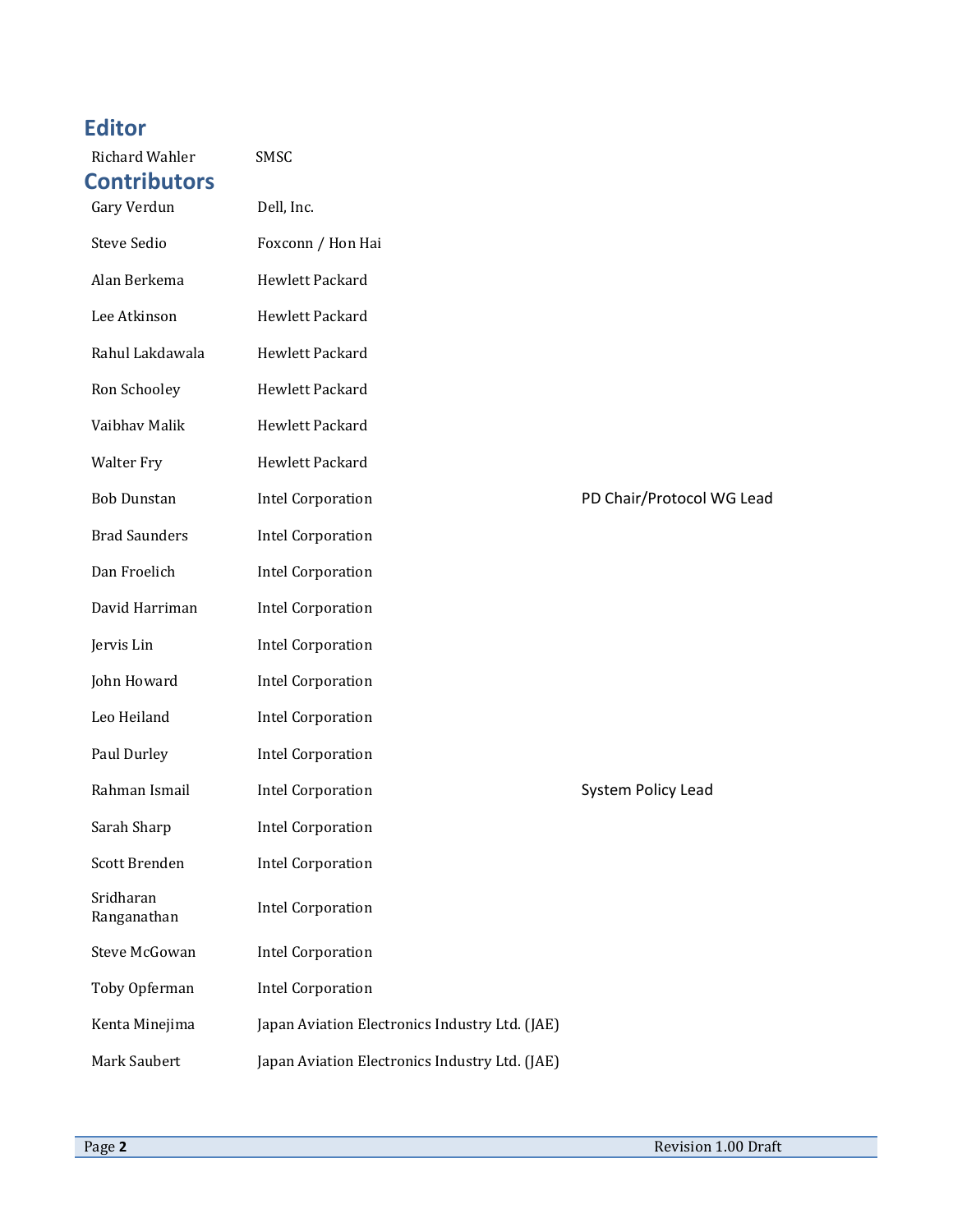| Toshio Shimoyama      | Japan Aviation Electronics Industry Ltd. (JAE) |                                  |
|-----------------------|------------------------------------------------|----------------------------------|
| Dave Thompson         | <b>LSI</b> Corporation                         |                                  |
| Geert Knapen          | MCCI                                           |                                  |
| Chris Yokum           | <b>MCCI</b> Corporation                        |                                  |
| Marwan Kadado         | Microsoft Corporation                          |                                  |
| Randy Aull            | <b>Microsoft Corporation</b>                   |                                  |
| Yang You              | Microsoft Corporation                          |                                  |
| Frank Borngräber      | Nokia Corporation                              |                                  |
| <b>Richard Petrie</b> | Nokia Corporation                              | PD Vice-Chair/Device Policy Lead |
| Sten Carlsen          | Nokia Corporation                              | Physical Layer WG Lead           |
| <b>Bart Vertenten</b> | <b>NXP Semiconductors</b>                      |                                  |
| Robert de Nie         | <b>NXP Semiconductors</b>                      |                                  |
| <b>Robert Heaton</b>  | Obsidian Technology                            |                                  |
| Cor Voorwinden        | ON Semiconductor                               |                                  |
| <b>Edward Berrios</b> | ON Semiconductor                               | Power Supply WG Lead             |
| Tom Duffy             | <b>ON Semiconductor</b>                        |                                  |
| Narendra Mehta        | Qualcomm, Inc.                                 |                                  |
| Terry Remple          | Qualcomm, Inc.                                 |                                  |
| Yoram Rimoni          | Qualcomm, Inc.                                 |                                  |
| Atsushi Mitamura      | Renesas Electronics Corp.                      |                                  |
| Atsushi Mitamura      | Renesas Electronics Corp.                      |                                  |
| Kiichi Muto           | Renesas Electronics Corp.                      |                                  |
| Masami Katagiri       | Renesas Electronics Corp.                      |                                  |
| Patrick Yu            | Renesas Electronics Corp.                      |                                  |
| Peter Teng            | Renesas Electronics Corp.                      |                                  |
| <b>Steve Roux</b>     | Renesas Electronics Corp.                      |                                  |
| Tetsu Sato            | Renesas Electronics Corp.                      |                                  |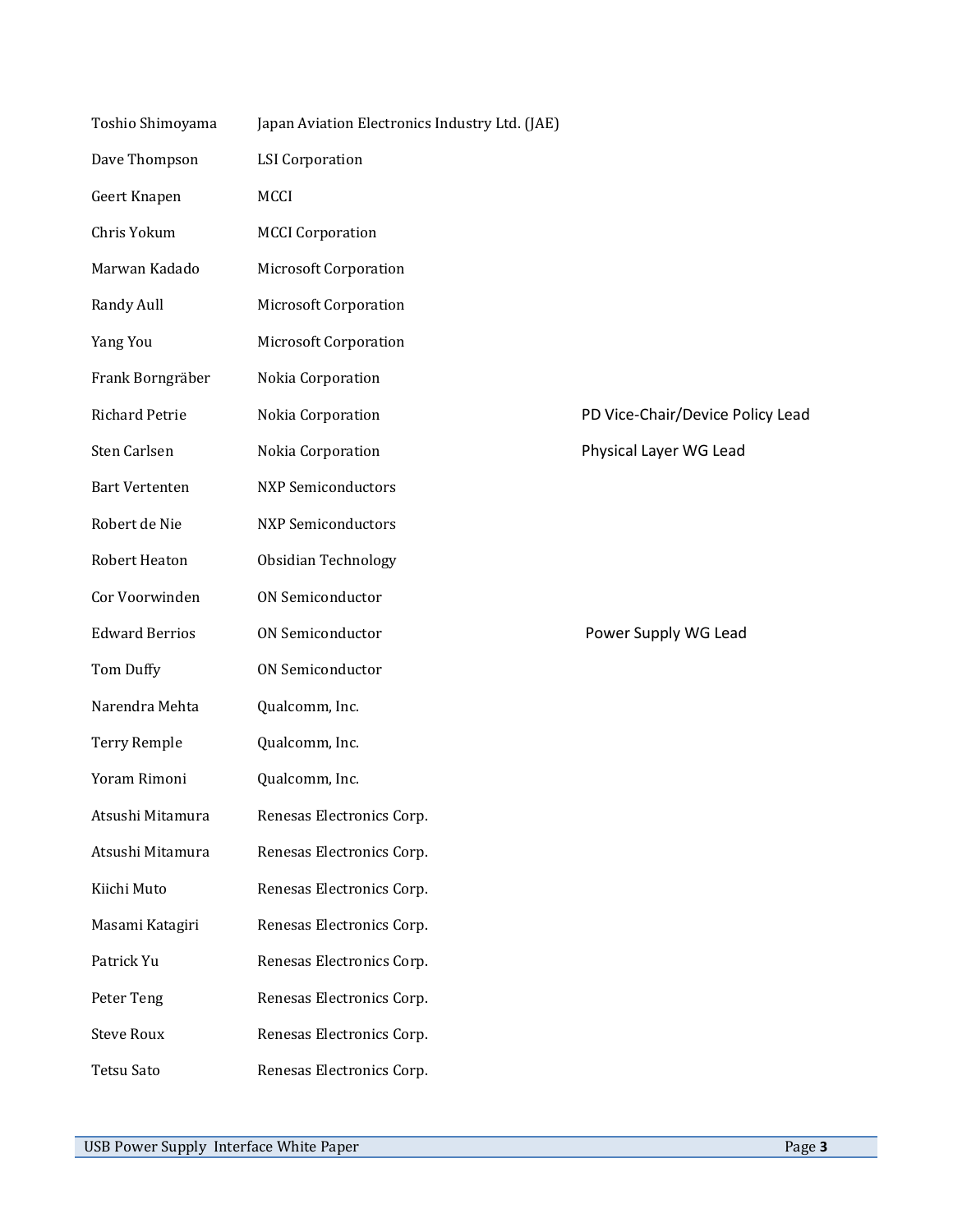| Alvin Cox              | Seagate Technology LLC             |
|------------------------|------------------------------------|
| John Hein              | Seagate Technology LLC             |
| Marc Noblitt           | Seagate Technology LLC             |
| Ronald Rueckert        | Seagate Technology LLC             |
| <b>Tony Priborsky</b>  | Seagate Technology LLC             |
| John Sisto             | SMSC                               |
| Ken Gay                | SMSC                               |
| Mark Bohm              | SMSC                               |
| Richard Wahler         | SMSC                               |
| Tim Knowlton           | SMSC                               |
| <b>Fabien FRIESS</b>   | ST-Ericsson                        |
| Giuseppe Platania      | ST-Ericsson                        |
| Jean-Francois Gatto    | ST-Ericsson                        |
| Nicolas Florenchie     | ST-Ericsson                        |
| Patrizia Milazzo       | ST-Ericsson                        |
| <b>Anand Dabak</b>     | <b>Texas Instruments</b>           |
| Deric Waters           | <b>Texas Instruments</b>           |
| Grant Ley              | <b>Texas Instruments</b>           |
| Ivo Huber              | Texas Instruments                  |
| Jean Picard            | Texas Instruments                  |
| Martin Patoka          | <b>Texas Instruments</b>           |
| Srinath Hosur          | <b>Texas Instruments</b>           |
| <b>Steven Tom</b>      | <b>Texas Instruments</b>           |
| <b>Charles Neumann</b> | Western Digital Technologies, Inc. |
| <b>Curtis Stevens</b>  | Western Digital Technologies, Inc. |
| John Maroney           | Western Digital Technologies, Inc. |

Cab Con WG Lead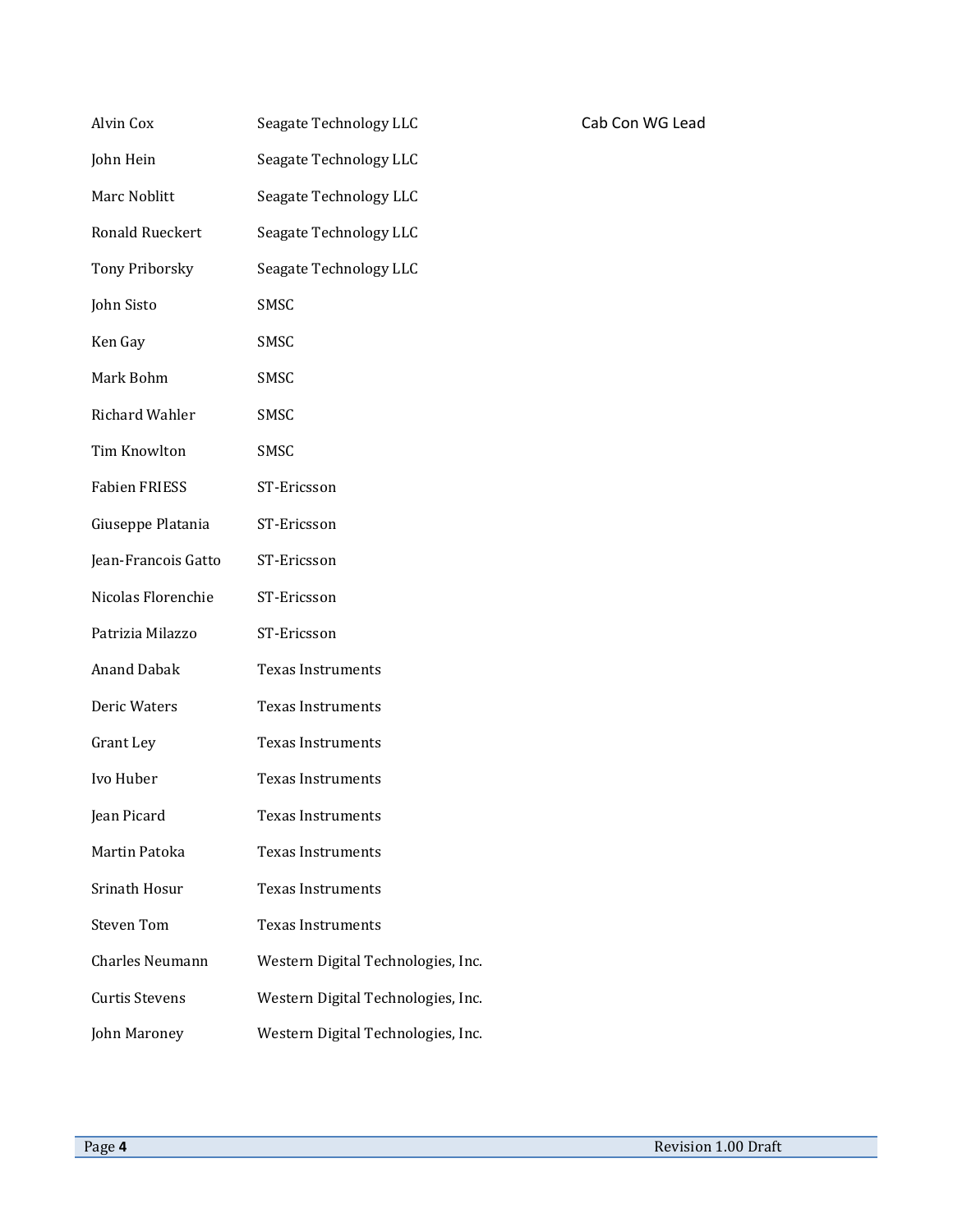# <span id="page-4-0"></span>**Revision History**

| <b>Revision</b> | <b>Comments</b> | <b>Issue Date</b> |
|-----------------|-----------------|-------------------|
| 1.0             | Initial release | April 14, 2014    |
|                 |                 |                   |
|                 |                 |                   |
|                 |                 |                   |

## **INTELLECTUAL PROPERTY DISCLAIMER**

THIS SPECIFICATION IS PROVIDED TO YOU "AS IS" WITH NO WARRANTIES WHATSOEVER, INCLUDING ANY WARRANTY OF MERCHANTABILITY, NON-INFRINGEMENT, OR FITNESS FOR ANY PARTICULAR PURPOSE. THE AUTHORS OF THIS SPECIFICATION DISCLAIM ALL LIABILITY, INCLUDING LIABILITY FOR INFRINGEMENT OF ANY PROPRIETARY RIGHTS, RELATING TO USE OR IMPLEMENTATION OF INFORMATION IN THIS SPECIFICATION. THE PROVISION OF THIS SPECIFICATION TO YOU DOES NOT PROVIDE YOU WITH ANY LICENSE, EXPRESS OR IMPLIED, BY ESTOPPEL OR OTHERWISE, TO ANY INTELLECTUAL PROPERTY RIGHTS.

Please send comments via electronic mail to **techsup@usb.org** 

For industry information, refer to the USB Implementers Forum web page at [http://www.usb.org](http://www.usb.org/)

All product names are trademarks, registered trademarks, or service marks of their respective owners.

Copyright © 2010-2014 Hewlett-Packard Company, Intel Corporation, LSI Corporation, Microsoft Corporation, Renesas, STMicroelectronics, and Texas Instruments

All rights reserved.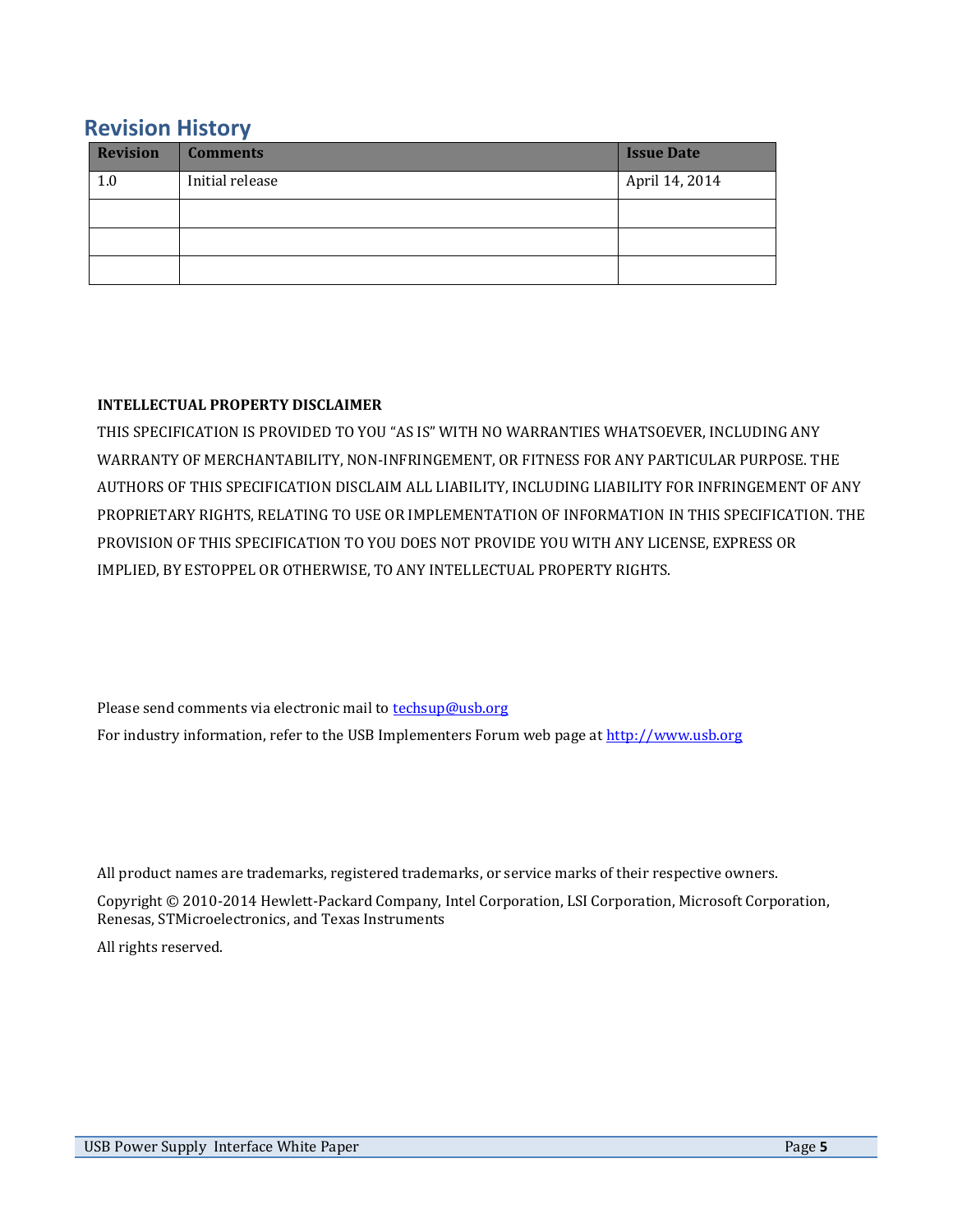# **Table of Contents**

| 1.     |  |
|--------|--|
| 1.1.   |  |
| 1.2.   |  |
| 1.3.   |  |
| 1.4.   |  |
|        |  |
|        |  |
|        |  |
| 1.5.   |  |
| 1.6.   |  |
| 2.     |  |
| 2.1.   |  |
| 2.2.   |  |
| 2.3.   |  |
| 2.4.   |  |
| 2.4.1. |  |
| 2.4.2. |  |
|        |  |
| 3.     |  |
| 4.     |  |
| 4.1.   |  |
|        |  |
| 4.2.   |  |
| 4.3.   |  |
| 4.3.1. |  |
| 4.3.2. |  |
| 4.3.3. |  |
| 4.3.4. |  |
| 4.3.5. |  |
| 4.3.6. |  |
| 4.3.7. |  |
| 4.3.8. |  |
|        |  |
|        |  |
|        |  |
|        |  |
|        |  |
|        |  |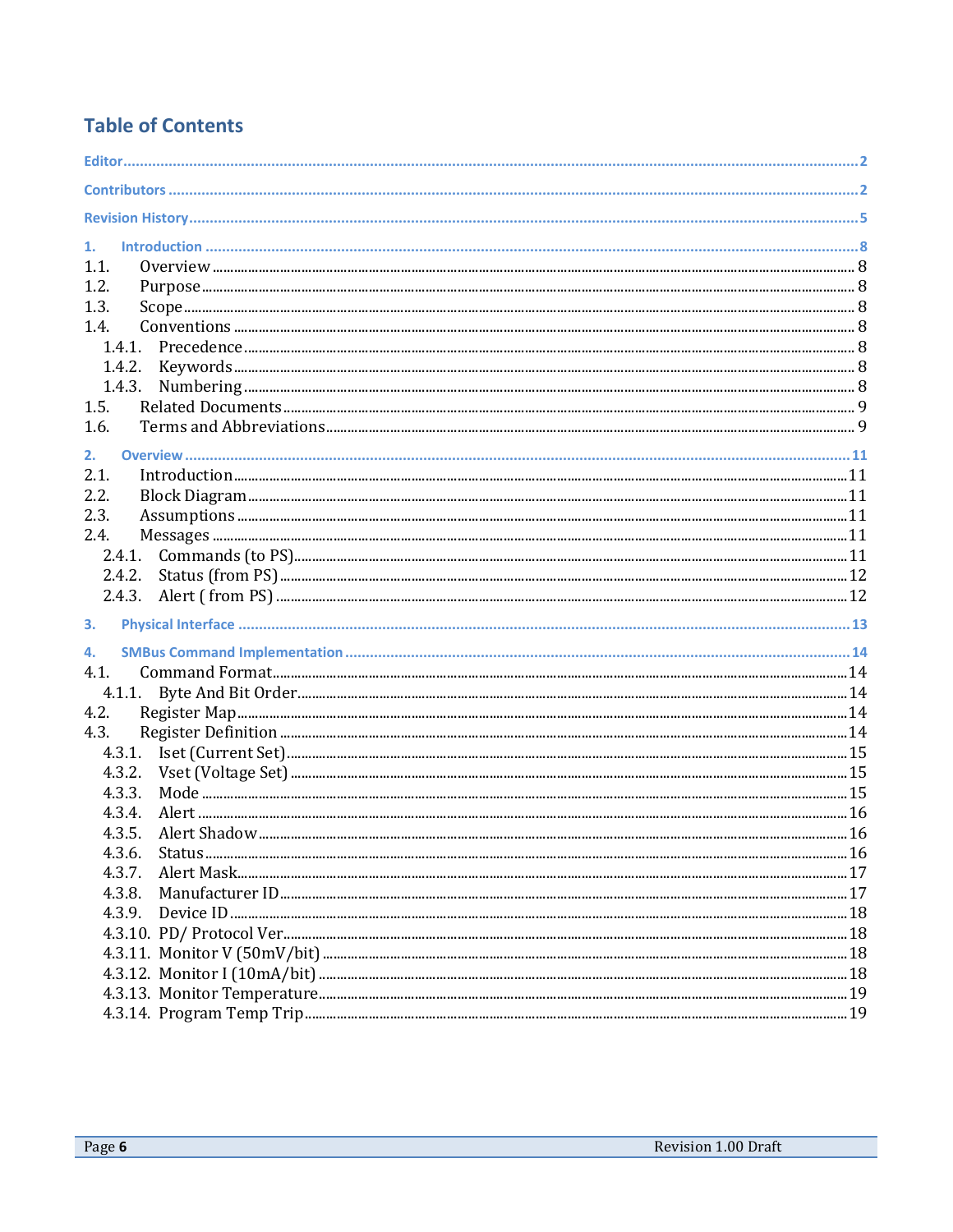# **List of Tables**

| 19 |
|----|
|    |

# **List of Figures**

|--|--|--|--|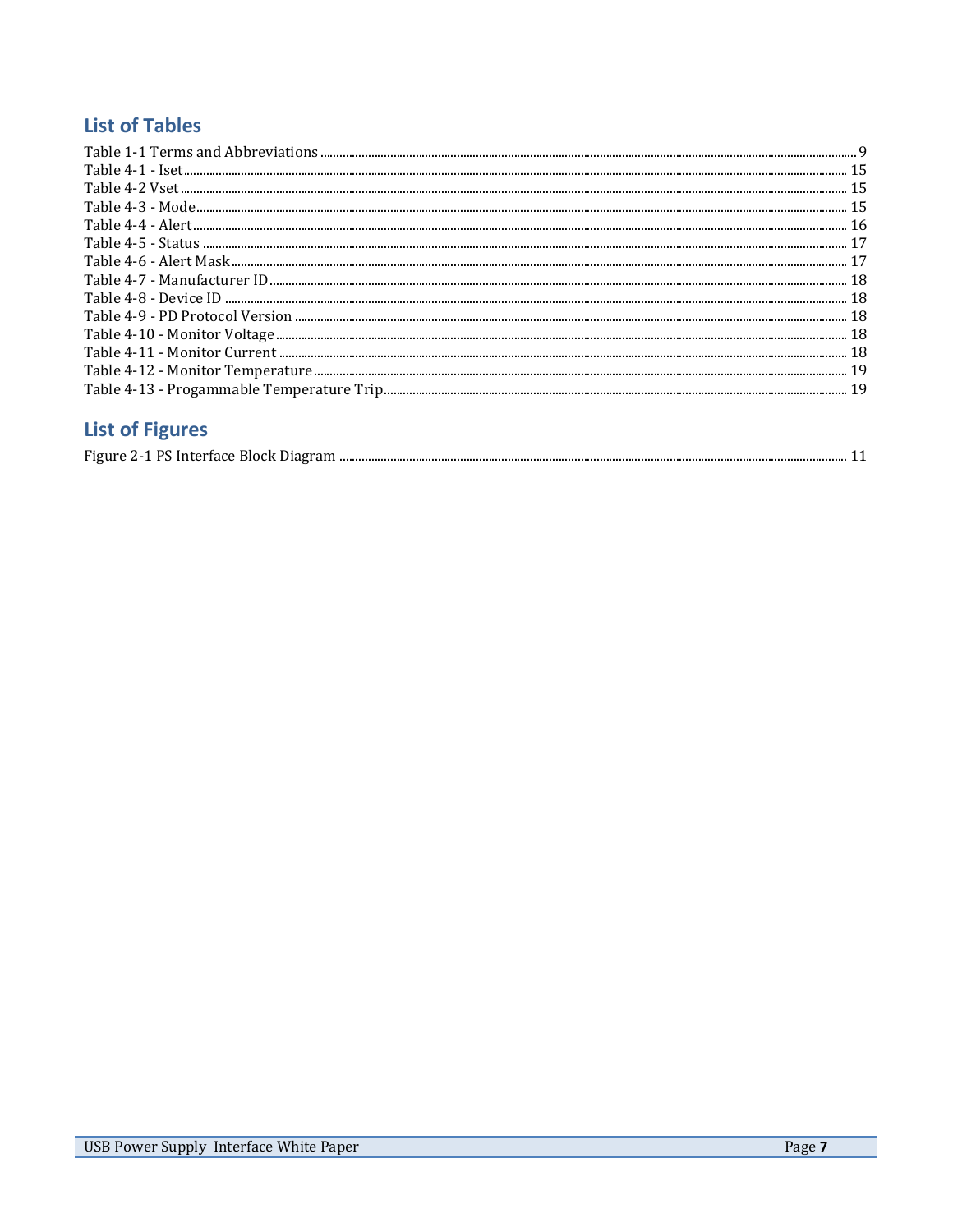# <span id="page-7-1"></span><span id="page-7-0"></span>**1. Introduction**

# **1.1. Overview**

The USB Power Supply Interface White Paper defineds a means of communicating with a Power Supply to support the requirements of the USB Power Delivery Specification

# **1.2. Purpose**

<span id="page-7-2"></span>This White Paper defines a Control/Status interface between the Device Policy Engine and the Power Supply. The Device Policy Engine in USB Power Delivery may use this interface to communicate with a Power Supply to provide the required Power (Voltage, Current) over VBUS.

# **1.3. Scope**

<span id="page-7-3"></span>The USB Power Supply Interface White Paper defines the general interface requirements for the interface in Chapter 2. Chapters 3 and 4 provide an example using SMBus as the interface.

# <span id="page-7-5"></span><span id="page-7-4"></span>**1.4. Conventions**

### **1.4.1. Precedence**

If there is a conflict between text, figures, and tables, the precedence shall be tables, figures, and then text.

### **1.4.2. Keywords**

<span id="page-7-6"></span>Keywords differentiate between the levels of requirements and options.

#### 1.4.2.1. **May**

May is a keyword that indicates a choice with no implied preference.

#### 1.4.2.2. **N/A**

N/A is a keyword that indicates that a field or value is not applicable and has no defined value and shall not be checked or used by the recipient.

#### 1.4.2.3. **Optional**

Optional is a keyword that describes features not required by this White Paper. However, if an optional feature is implemented, the feature shall be implemented as defined by this White Paper (optional normative).

#### 1.4.2.4. **Reserved**

Reserved is a keyword indicating reserved bits, bytes, words, fields, and code values that are set-aside for future standardization. Their use and interpretation may be specified by future extensions to this White Paper. A reserved bit, byte, word, or field shall be set to zero. Receipt of a non-zero value or a reserved code value in defined fields shall be treated as an error.

#### 1.4.2.5. **Shall**

Shall is a keyword indicating a mandatory requirement. Designers are required to implement all such requirements to ensure interoperability with other conformant Devices.

#### 1.4.2.6. **Should**

Should is a keyword indicating flexibility of choice with a preferred alternative. Equivalent to the phrase "it is recommended".

#### **1.4.3. Numbering**

<span id="page-7-7"></span>Numbers not immediately followed by a "b", "B", or "h" are decimal values. Numbers that are immediately followed by a lowercase "b" (e.g., 01b) are binary values. Numbers that are immediately followed by an uppercase "B" are byte values. Numbers that are immediately followed by a lowercase "h" (e.g., 3Ah) are hexadecimal values.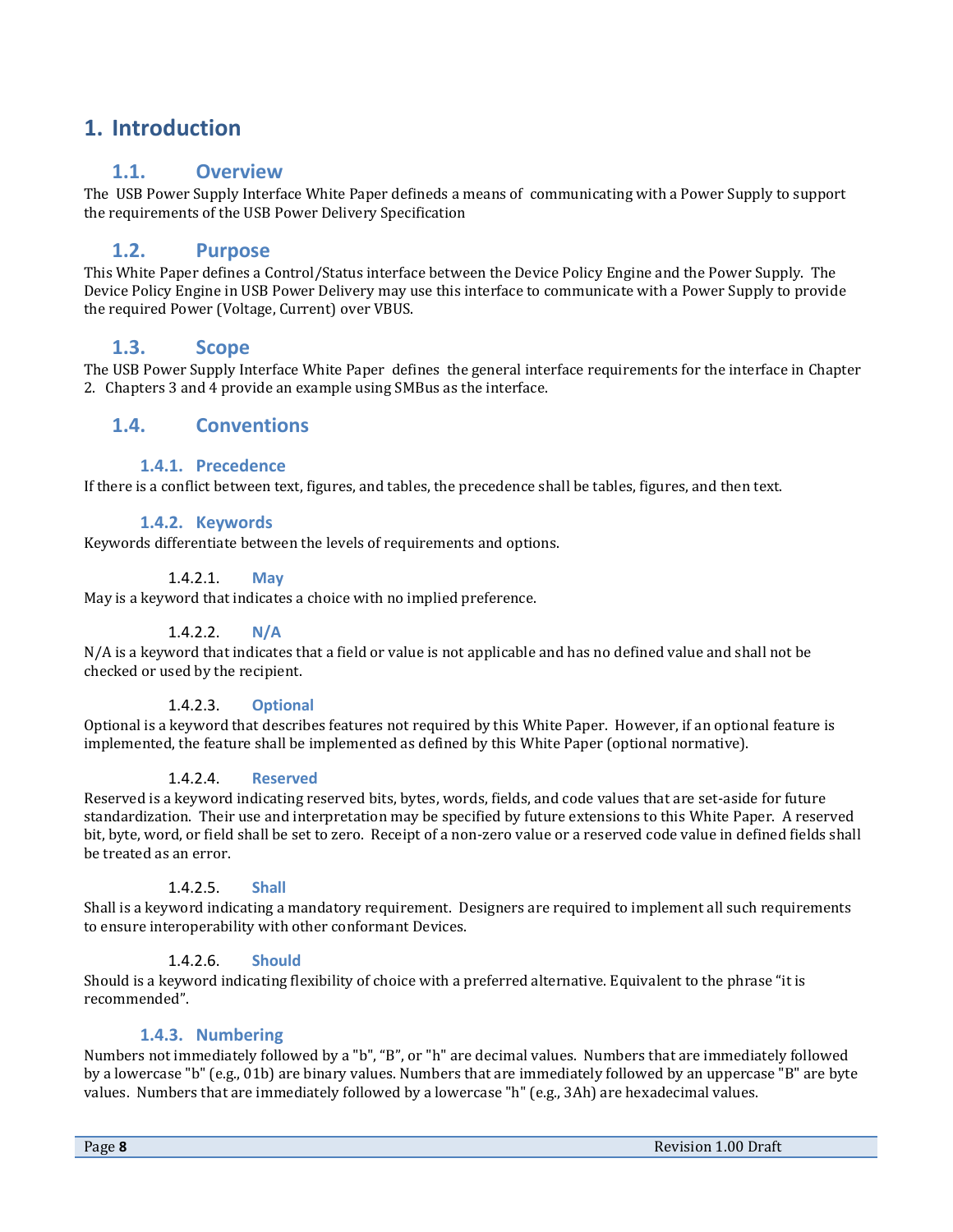# <span id="page-8-0"></span>**1.5. Related Documents**

- <span id="page-8-2"></span>1. USB Power Delivery 1.0 specification
- <span id="page-8-3"></span>2. SMBus 2.0 specification

# **1.6. Terms and Abbreviations**

<span id="page-8-1"></span>This section defines terms used throughout this document. For additional terms that pertain to the Universal Serial Bus, see Chapter 2, "Terms and Abbreviations," in [USB Power Delivery](#page-8-2) 1.0 specification.

| <b>Term</b>                    | <b>Description</b>                                                                                                                                                                                                                   |
|--------------------------------|--------------------------------------------------------------------------------------------------------------------------------------------------------------------------------------------------------------------------------------|
| Consumer                       | The capability of a port (typically a Device's upstream port) to sink power from the<br>power conductor (e.g. V <sub>BUS</sub> ).                                                                                                    |
| Consumer/Provider              | A Consumer with the additional capability to act as a Provider.                                                                                                                                                                      |
| <b>DBO</b>                     | Dead Battery Output                                                                                                                                                                                                                  |
| Device Policy Manager<br>(DPM) | Module running in a Provider or Consumer that applies Local Policy to each port in<br>the Device via the Policy Engine.                                                                                                              |
| <b>Hard Reset</b>              | This is initiated by a Hard Reset signaling from either port partner. It restores $V_{BUS}$ to<br>the default condition and resets the PD communications engine to its default state.                                                |
| PD                             | Power Delivery (USB Power Delivery)                                                                                                                                                                                                  |
| PEC                            | Packet Error Code (See SMBus 2.0 specification)                                                                                                                                                                                      |
| Policy                         | Policy defines the behavior of PD capable parts of the system and defines the<br>capabilities it advertises, requests made to (re)negotiate power and the responses<br>made to requests received.                                    |
| Policy Engine (PE)             | The Policy Engine interprets the Device Policy Manager's input in order to implement<br>Policy for a given port and directs the Protocol Layer to send appropriate messages.                                                         |
| Port                           | A USB connection; either upstream or downstream. Typically exposed through an A,<br>B or AB connector, but also includes captive cables. USB Power delivery defines the<br>interaction between a pair of attached ports.             |
| Port Partner                   | Power Delivery is negotiated between two pors connected by a USB cable. The ports<br>are port partners.                                                                                                                              |
| Provider                       | A capability of a port (typically a Host or Hub downstream port) to source power over<br>the power conductor (e.g. V <sub>BUS</sub> ).                                                                                               |
| Provider/Consumer              | A Provider with the additional capability to act as a Consumer.                                                                                                                                                                      |
| PS                             | Power Supply                                                                                                                                                                                                                         |
|                                |                                                                                                                                                                                                                                      |
| <b>RWP</b>                     | Read Word Protocol with PEC (See SMBus 2.0 specification)                                                                                                                                                                            |
| Sink                           | The port consuming power from V <sub>BUS</sub> ; most commonly a Device.                                                                                                                                                             |
| <b>Soft Reset</b>              | Resets the PD communications engine to its default state.                                                                                                                                                                            |
| Source                         | A role a port is currently taking to supply power over V <sub>BUS</sub> ; most commonly a Host or<br>Hub downstream port.                                                                                                            |
| <b>System Policy</b>           | Overall system policy generated by the system, broken up into the policies needed by<br>each port pair to affect the system policy. It is programmatically fed to the individual<br>Devices for consumption by their Policy Engines. |

#### **Table 1-1 Terms and Abbreviations**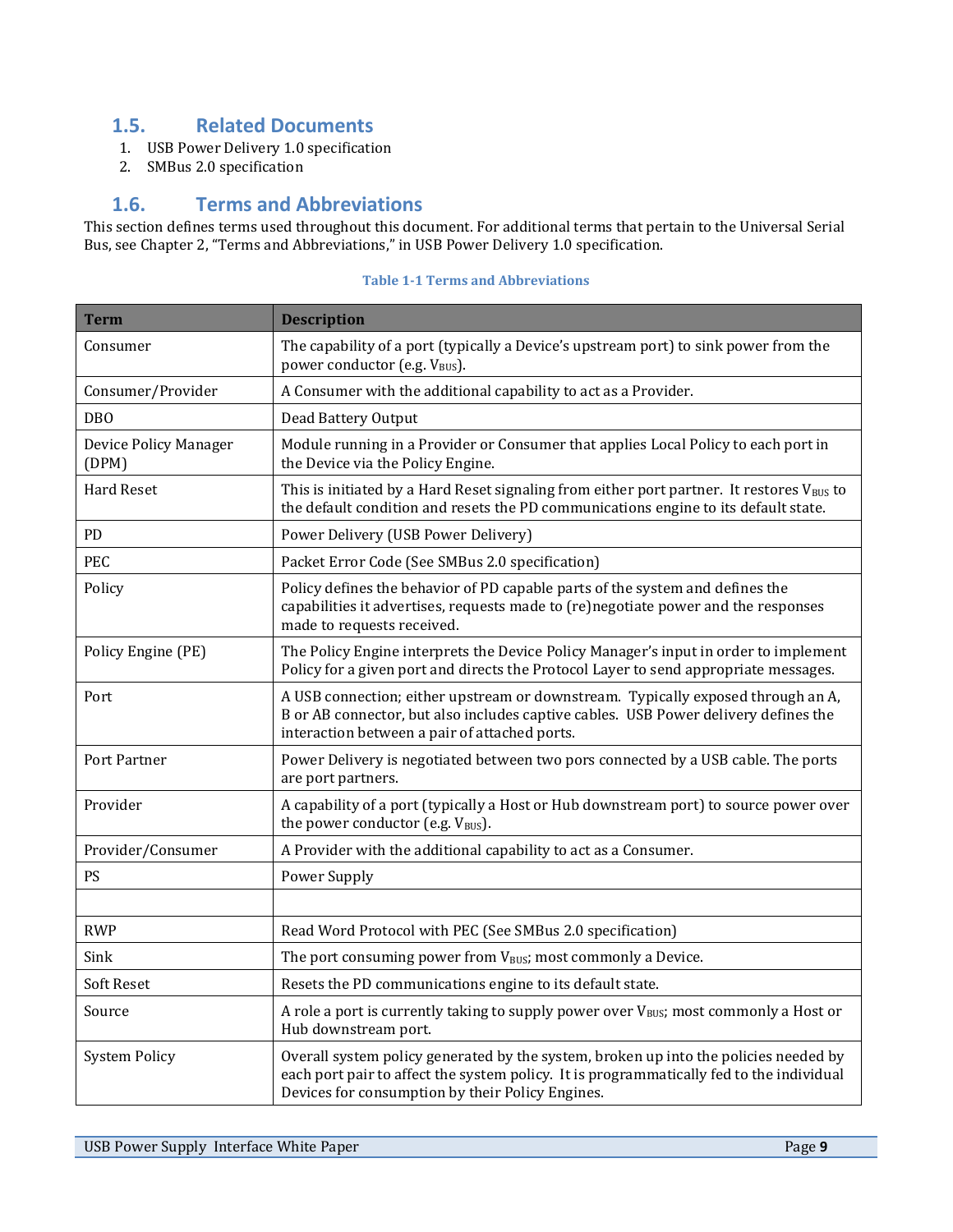| <b>Term</b>                  | <b>Description</b>                                                                                                                                                            |
|------------------------------|-------------------------------------------------------------------------------------------------------------------------------------------------------------------------------|
| <b>System Policy Manager</b> | Module running on the USB Host. It applies the System Policy through<br>communication with PD capable Consumers and Providers that are also connected to<br>the Host via USB. |
| vSafeDB                      | Safe operating voltage for Dual-Role Ports operating as Dead Battery Source.                                                                                                  |
| <b>WDOG</b>                  | Watch Dog Timer                                                                                                                                                               |
| <b>WWP</b>                   | Write Word Protocol with PEC (See SMBus 2.0 specification)                                                                                                                    |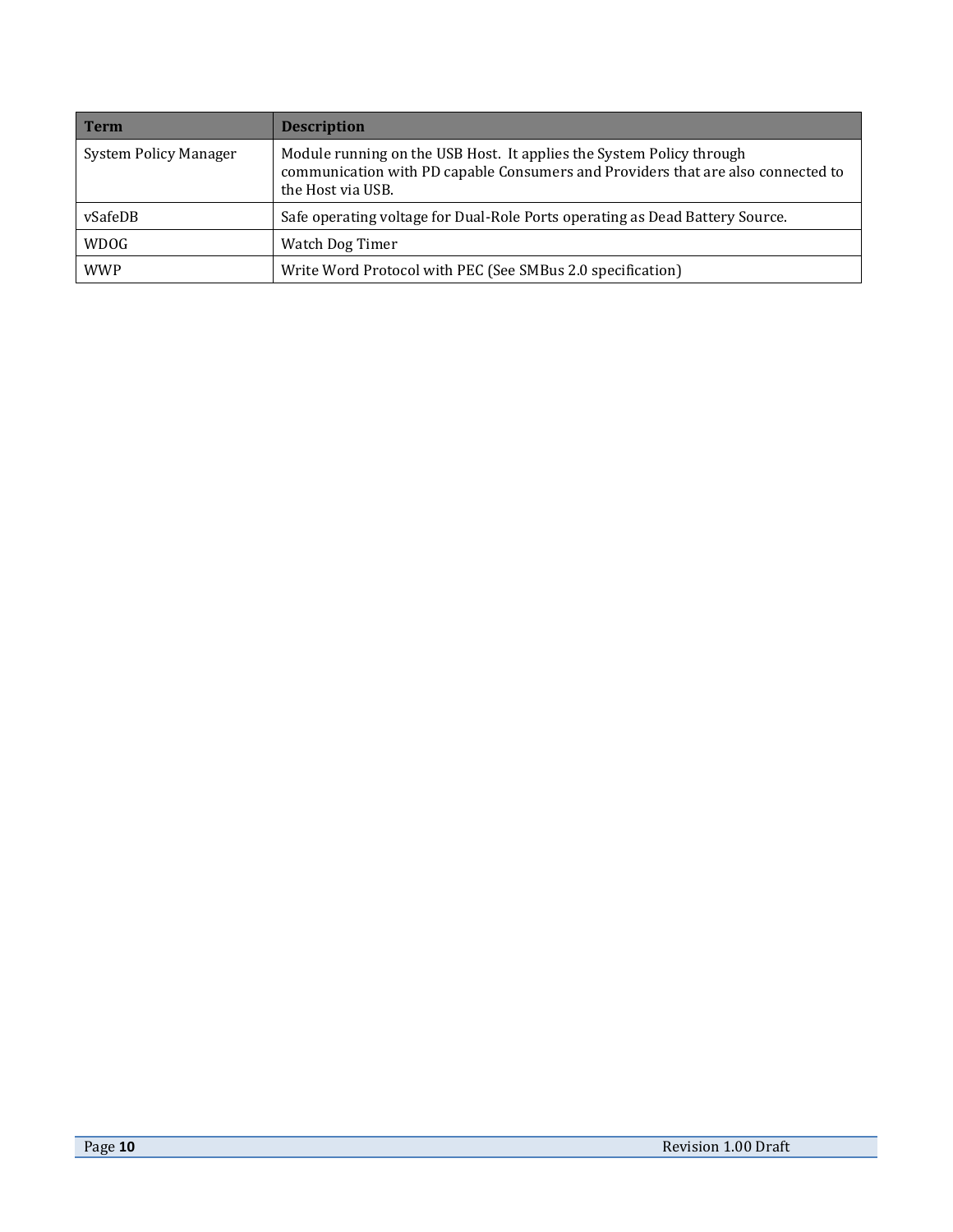# <span id="page-10-1"></span><span id="page-10-0"></span>**2. Overview**

# **2.1. Introduction**

In Power Delivery, a Device Policy Engine can communicate with a Power Supply to provide the required Power (Voltage, Current) over VBUS.

# <span id="page-10-2"></span>**2.2. Block Diagram**

An example of a Power Supply interface is shown in Figure 2-1 [PS Interface Block Diagram.](#page-10-6) 





# <span id="page-10-6"></span>**2.3. Assumptions**

<span id="page-10-3"></span>The following assumptions are made:

- Either the Device Policy Manager (DPM) or Policy Engine (PE) manages the Power Supply (PS) and is the bus master as appropriate for a given architecture.
- The Power Supply (PS) is the bus slave.
- Policy/Intelligence and knowledge of PD communication will reside outside of the Power Supply (PS).
- Power Supply control points are derived from the Policy Engine (PE) state machines.

# <span id="page-10-4"></span>**2.4. Messages**

# **2.4.1. Commands (to PS)**

<span id="page-10-5"></span>The following commands are implemented:

- 1. Reset
- 2. Set voltage (VBUS)
	- a. Select Battery Voltage (optional)
	- b. Monitor Minimum Battery Voltage (optional)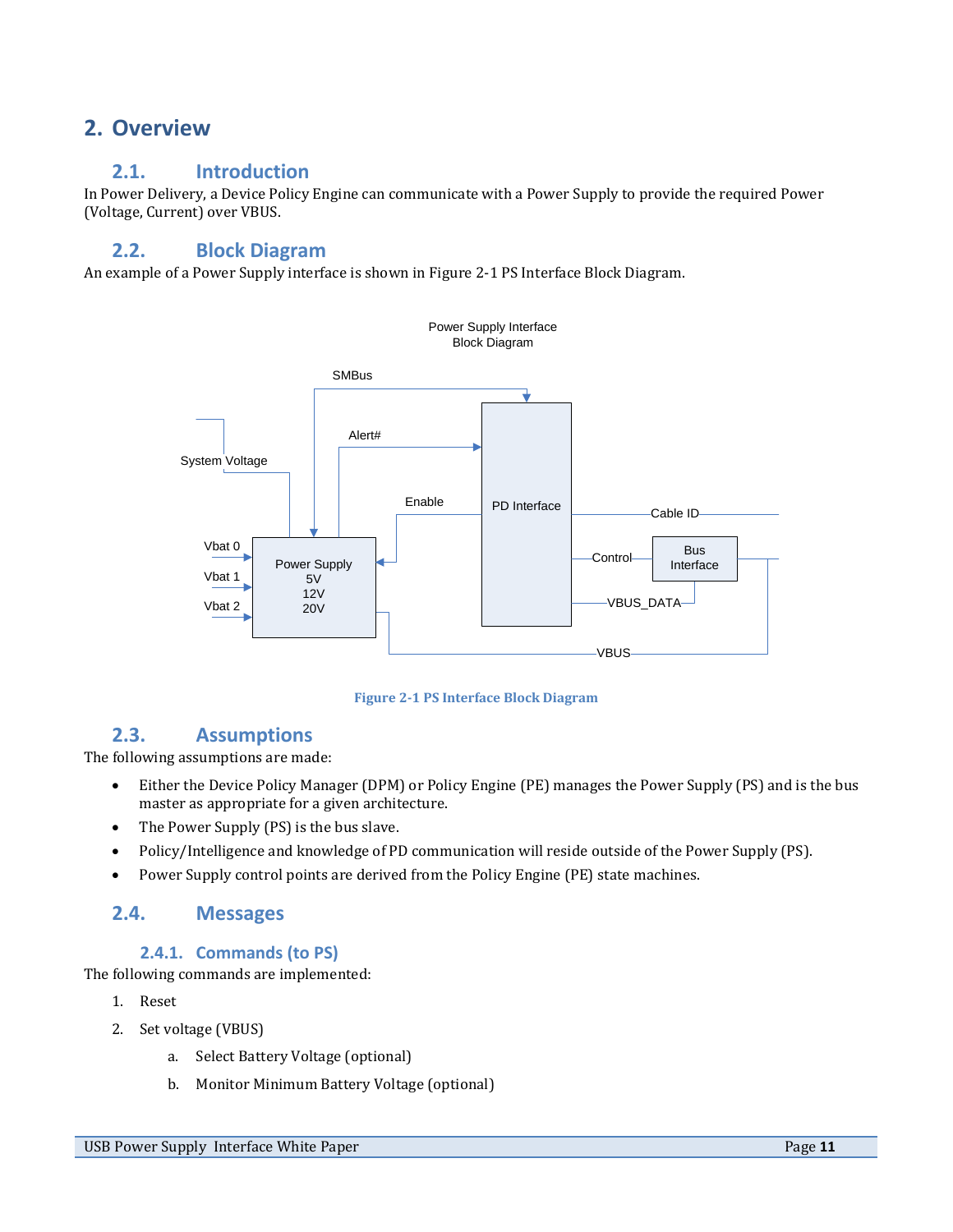- 3. Set Current (iSet) Identify expected current. This allows a power supply to optimize the power delivery. (i.e. If a power supply can provide 5V at 1mA, 3mA or 5mA, the power supply can use the "Set Current" to select the optimum power supply method.)
- 4. Set Current Limit (optional) Limit used to detect over current situation by the power supply
- 5. Set Mode
	- a. Source or Sink
	- b. Dead Battery Support
	- c. Watchdog Timer Support (optional)
- 6. Read average current over time (optional)
- 7. Input is now Stable (for Sink)
- 8. Goto Standby (to Sink)
- 9. Goto SwapStandby (0 current 0 voltage, {Sink or Source})
- 10. Alert Pin (Enable/Disable)

#### **2.4.2. Status (from PS)**

<span id="page-11-0"></span>The following is the status that shall be reported by the PS

- 1. crowbar, over current, error conditions
- 2. Present voltage/current being supplied.
- 3. voltage/current change started/finished
- 4. PS Output Stable
- 5. Average current over time (optional)
- 6. Temperature (optional)

#### **2.4.3. Alert ( from PS)**

<span id="page-11-1"></span>The following are the Alert events that shall be reported by the PS

- 1. Over current (optional)
- 2. Over Voltage (optional)
- 3. Under Voltage (optional)
- 4. Thermal Over Temp (optional)
- 5. Transition Complete
- 6. Hard Reset occurred
- 7. Invalid Command (optional)
- 8. Vbat Voltage below minimum (optional)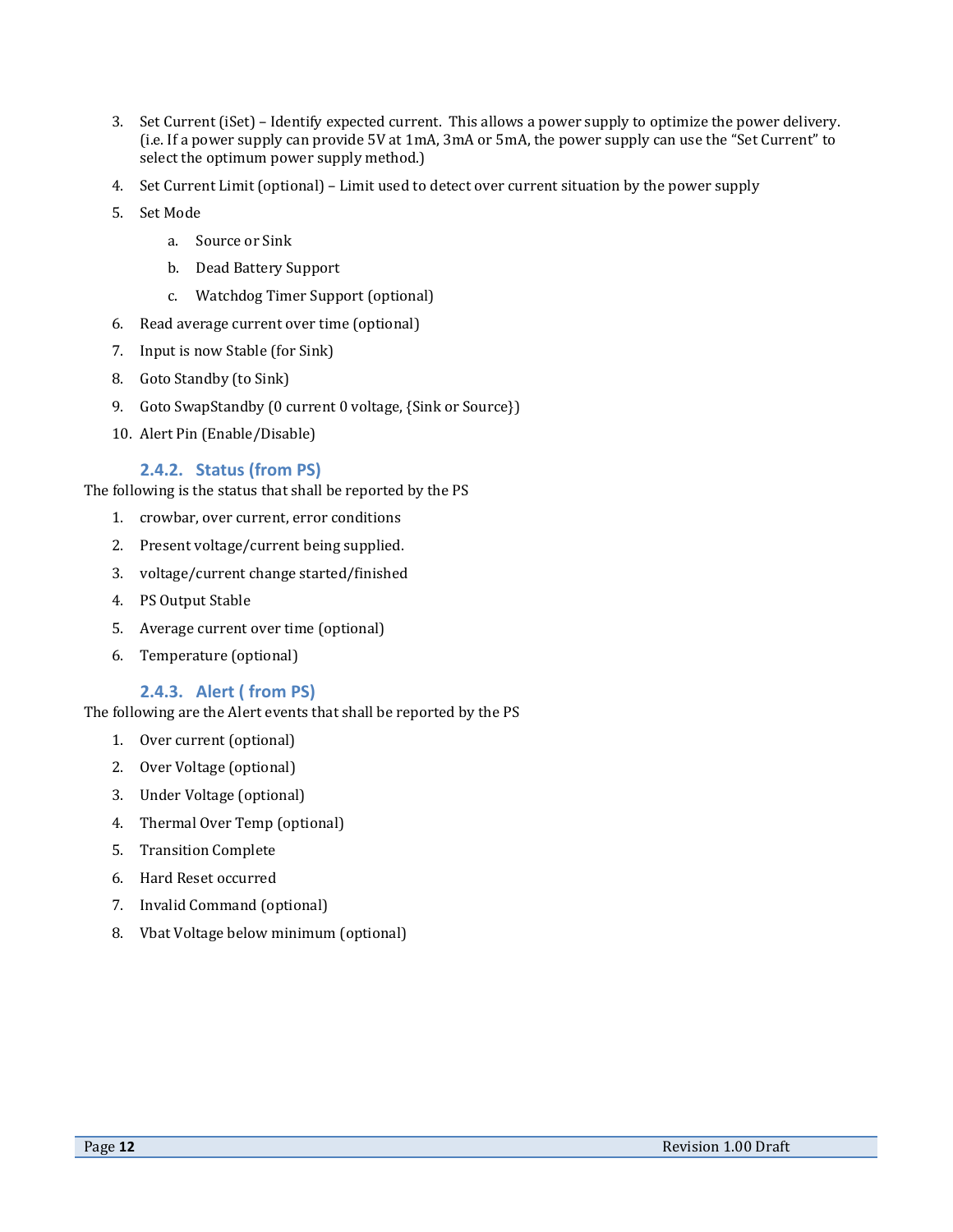# <span id="page-12-0"></span>**3. Physical Interface**

- 1. Serial Bus for Messages ( SMBus, SPI)
- 2. Alert# Pin Output (from PS to DPM)
	- a. Used to indicate change of state (crowbar, over current, voltage change completed, current change completed, error conditions)
	- b. Active Low will be active if enabled and any Alert Bits are set.
	- c. This Pin is open drain, active low. (This allows wire "OR" with external resistor.)
- 3. Enable (from Phy to PS, PE and DPM)
	- a. Used to turn off PS on a hard reset
	- b. Used to reset DPM and PE state on a hard reset
	- c. Active High a "1"= output enabled (on); "0"=output disabled (off)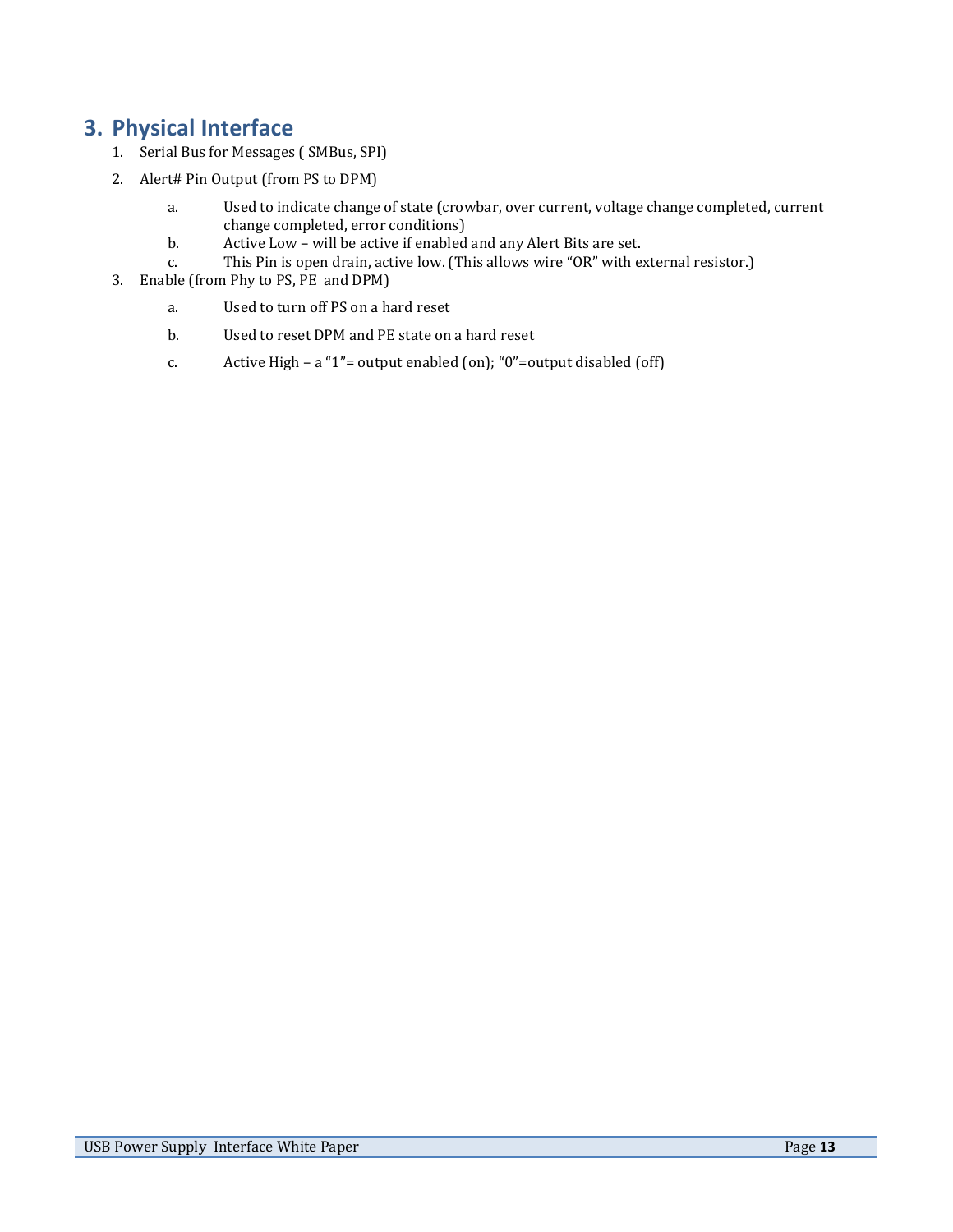# <span id="page-13-0"></span>**4. SMBus Command Implementation**

# <span id="page-13-1"></span>**4.1. Command Format**

Refer to SMBus 2.0 specification:

- 1. Read Word Protocol with PEC (RWP)
- 2. Write Word Protocol with PEC (WWP)
- 3. The Address from the Register Map is used for the "Command Code" in the SMBus transfer.

### **4.1.1. Byte And Bit Order**

<span id="page-13-2"></span>As specified in the SMBus specification, Version 2.0:

- 1. When data is transmitted, the lowest order byte is sent first and the highest order byte is sent last.
- 2. Within any byte, the most significant bit (MSB) is sent first and the least significant bit(LSB) is sent last.

<span id="page-13-3"></span>

| Address<br>(SMBus<br>Command) | Required<br>Optional <sup>2</sup> | Parameter                         | Values             | Command Type<br>See Section 4.1 |
|-------------------------------|-----------------------------------|-----------------------------------|--------------------|---------------------------------|
| 00h                           | $\mathsf{R}$                      | Iset - 10mA units                 | See Section 4.3.1  | RWP; WWP                        |
| 01 <sub>h</sub>               | R                                 | Vset - 50mV units                 | See Section 4.3.2  | RWP; WWP                        |
| 02h                           | R                                 | Mode                              | See Section 4.3.3  | RWP, WWP                        |
| 03h                           | R                                 | Alert                             | See Section 4.3.4  | RWP, WWP                        |
| 04h                           | R                                 | Alert Shadow Register             | See Section 4.3.5  | <b>RWP</b>                      |
| 05h                           | R                                 | <b>Status</b>                     | See Section 4.3.6  | <b>RWP</b>                      |
| 06h                           | R                                 | Alert Mask                        | See Section 4.3.7  | RWP, WWP                        |
| 07h                           | R                                 |                                   |                    |                                 |
| 08 <sub>h</sub>               | R                                 | Manufacturer ID                   | See Section 4.3.8  | <b>RWP</b>                      |
| 09h                           | R                                 |                                   |                    |                                 |
| 0Ah                           | R                                 |                                   |                    |                                 |
| 0Bh                           | R.                                | Device ID                         | See Section 4.3.9  | <b>RWP</b>                      |
| 0Ch                           | R                                 | PD/ Protocol Ver.                 | See Section 4.3.10 | <b>RWP</b>                      |
| 0Dh                           | $\circ$                           | Monitor V (50mV/bit)              | See Section 4.3.11 | <b>RWP</b>                      |
| 0Eh                           | O                                 | Monitor I (10mA/bit) <sup>1</sup> | See Section 4.3.12 | <b>RWP</b>                      |
| 0Fh                           | $\circ$                           | <b>Monitor Temp</b>               | See Section 4.3.13 | <b>RWP</b>                      |
| 10 <sub>h</sub>               | O                                 | Program Temp Trip                 | See Section 4.3.14 | RWP, WWP                        |
| $11h - 7Fh$                   | O                                 | Optional                          | (Vendor Specific)  | RWP, WWP                        |
|                               |                                   |                                   |                    |                                 |

## **4.2. Register Map**

Table Notes:

- 1. Polarity is assumed based on the device function (source / sink). Value represents the magnitude.
- 2. "O" in this column means implementation is optional.

# <span id="page-13-4"></span>**4.3. Register Definition**

Register definitions include:  $b =$  active bit,  $0 =$  unused bit, set to  $0, f =$  fault (over or under flow)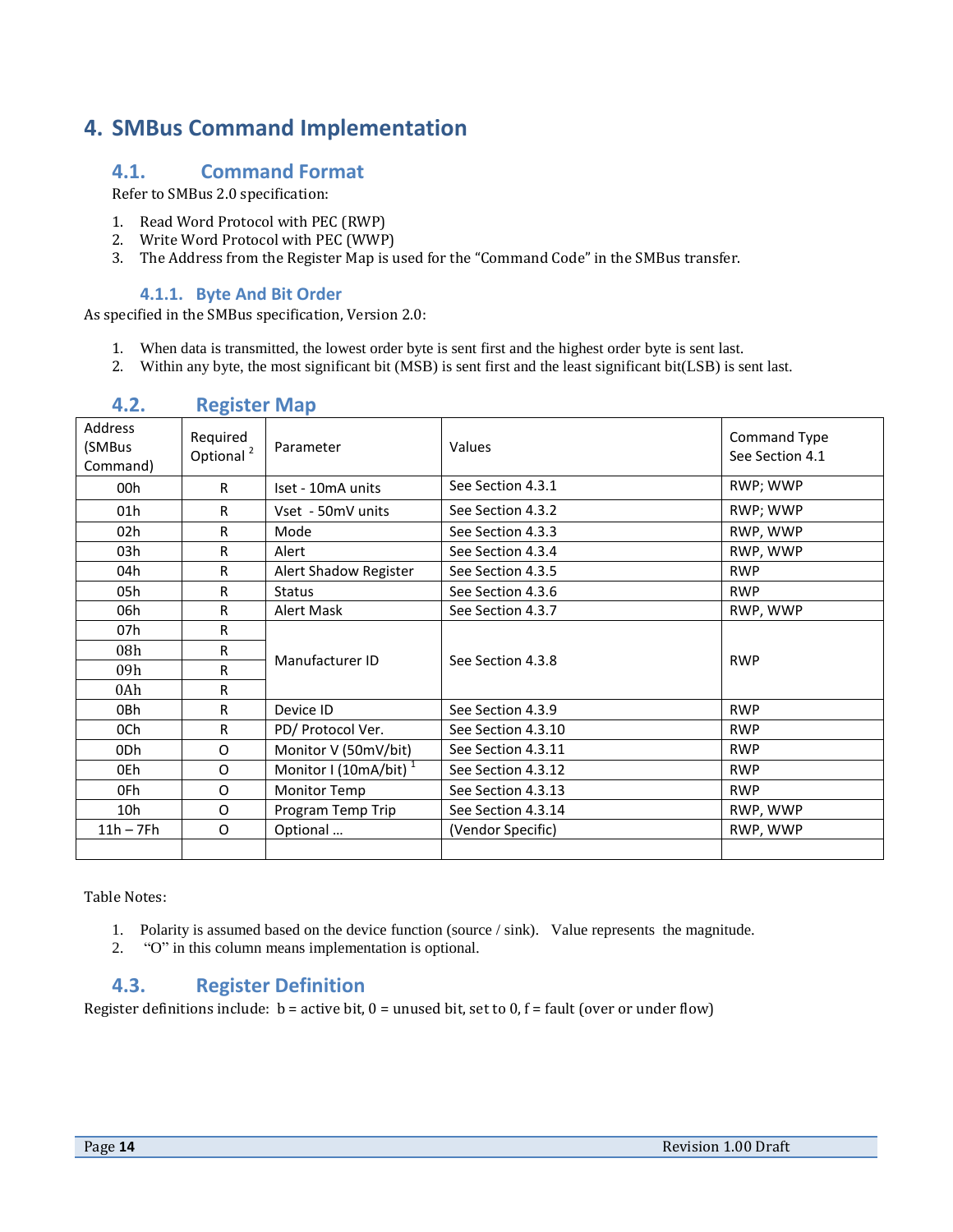# <span id="page-14-0"></span>**4.3.1. Iset (Current Set)**

**Table 4-1 - Iset**

| Bit(s) | <b>Description</b>                      |
|--------|-----------------------------------------|
|        | B1510   Reserved – shall be set to zero |
| B9.0   | Current in 10 mA units                  |

# <span id="page-14-1"></span>**4.3.2. Vset (Voltage Set)**

**Table 4-2 Vset**

| Bit(s)              | Description                                                       |              |              |                                                 |  |
|---------------------|-------------------------------------------------------------------|--------------|--------------|-------------------------------------------------|--|
|                     |                                                                   |              |              |                                                 |  |
| B <sub>15</sub> .12 | B <sub>15</sub> B <sub>14</sub> B <sub>13</sub> B <sub>12</sub>   |              |              |                                                 |  |
|                     | $\bf{0}$                                                          | $\mathbf{0}$ | $\mathbf{0}$ | 0 - Voltage defined by B90 (Fixed Power Supply) |  |
|                     | $\mathbf{1}$                                                      | $\Omega$     |              | 0 1 - Connect Vbat0 to VBUS (optional)          |  |
|                     | $\mathbf{1}$                                                      |              |              | 0 1 0 - Connect Vbat1 to VBUS (optional)        |  |
|                     | 1                                                                 | 1            | $\theta$     | 0 - Connect Vbat2 to VBUS (optional)            |  |
| B <sub>11</sub> .10 | Reserved – shall be set to zero                                   |              |              |                                                 |  |
| B9.0                | If $B15 = 0$ ; Voltage in 50 mV units                             |              |              |                                                 |  |
|                     | If $B15 = 1$ ; Minimum Battery Voltage in $50mV$ units (optional) |              |              |                                                 |  |

# <span id="page-14-2"></span>**4.3.3. Mode**

### **Table 4-3 - Mode**

| Bit(s)     | Description                                                                                                                   |
|------------|-------------------------------------------------------------------------------------------------------------------------------|
| <b>B15</b> | ON/OFF, (1 Bit)                                                                                                               |
|            | $0 =$ OFF                                                                                                                     |
|            | $1 = ON$                                                                                                                      |
| <b>B14</b> | Source/Sink, (1 Bit)                                                                                                          |
|            | $0 =$ Sink                                                                                                                    |
|            | 1= Source                                                                                                                     |
| <b>B13</b> | DBO, (1 Bit) – Dead Battery Output (VSafeDB) (Safe Operating Voltage for Dual-Role ports<br>operating as Dead Battery Source) |
|            | 1= Dead Battery Output                                                                                                        |
| <b>B12</b> | WDOG On/Off, (1 Bit) Opt                                                                                                      |
|            | $0 = \Omega f$                                                                                                                |
|            | $1 = On$                                                                                                                      |
| <b>B11</b> | WDOG long/short, (1 Bit) Opt                                                                                                  |
|            | 0= WDOG short: 85msec (min) 95msec (max)                                                                                      |
|            | 1= WDOG long: 170 msec (min) 190 msec (max)                                                                                   |
|            | WDOG timer is reset on any valid SMBus Transactions                                                                           |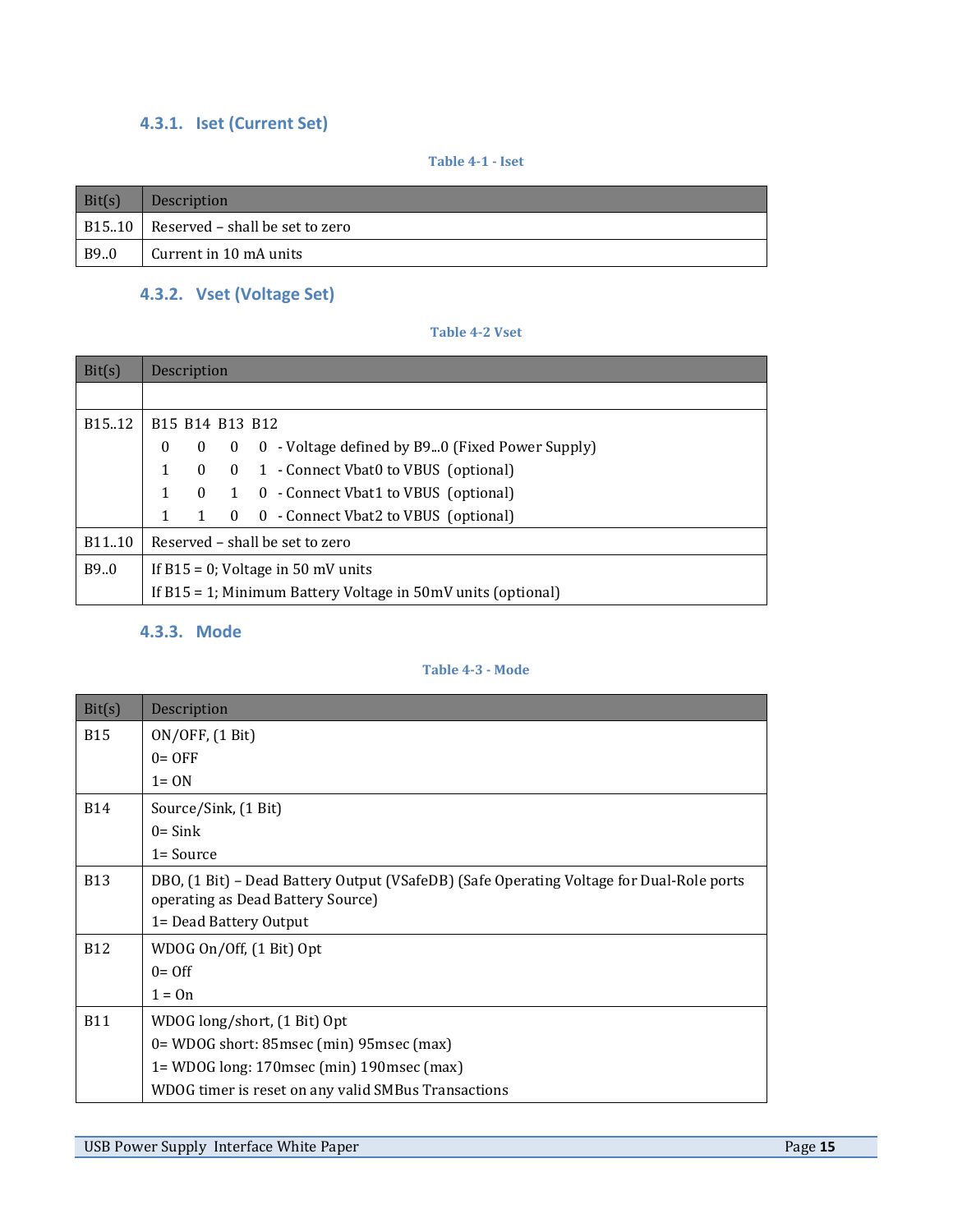| Bit(s)     | Description                                                                            |  |
|------------|----------------------------------------------------------------------------------------|--|
| <b>B10</b> | Alert Pin                                                                              |  |
|            | $0 = Disable$                                                                          |  |
|            | $1 =$ Enabled                                                                          |  |
| B9         | Reset, (1 Bit)                                                                         |  |
|            | $0 = No$ change                                                                        |  |
|            | 1= Reset - Reset chip to default power on state. This bit is self-cleared by hardware. |  |
|            |                                                                                        |  |
| B8.5       | Reserved – shall be set to zero                                                        |  |
| B4.0       | Vendor Specific                                                                        |  |

#### **4.3.4. Alert**

<span id="page-15-0"></span>Alert bits are latched. A "1" value indicates an Alert event. The contents of the Alert register are ORed together and used to set the Alert output. The Mask register is used to disable individual Alert bits. Alert register writes use a write "1" to clear. A "1" bit in the written word is used to clear just that bit.

Alert Register operation:

When the Alert register is read, the Alert# Pin is de-asserted (float).

When the Alert register is written with B0 set, the Alert Pin is re-enabled and will be active if any Alert Bits are active.

#### **Table 4-4 - Alert**

| Bit(s)         | Description                                                                             |
|----------------|-----------------------------------------------------------------------------------------|
| <b>B15</b>     | Over Current                                                                            |
| <b>B14</b>     | Over Voltage, Optional                                                                  |
| <b>B13</b>     | Under Voltage, Optional                                                                 |
| <b>B12</b>     | Thermal Over Temp, Optional                                                             |
| <b>B11</b>     | Hard Reset Occurred, (Disabled)                                                         |
| <b>B10</b>     | <b>Transition Complete</b>                                                              |
| <b>B</b> 9     | Invalid Command, Optional                                                               |
| B <sub>8</sub> | PEC Error, Optional                                                                     |
| B7             | Watchdog, Optional                                                                      |
| <b>B6</b>      | Vbat Voltage Below minimum as set in Vset (Optional)                                    |
| B5.4           | Reserved – shall be set to zero                                                         |
| <b>B3.1</b>    | Vendor Specific                                                                         |
| B <sub>0</sub> | Alert Enable – writing a 1 to this bit enables the Alert pin. This bit is read as zero. |

# **4.3.5. Alert Shadow**

<span id="page-15-2"></span><span id="page-15-1"></span>This register can be used to poll the Alert bits. Reading this register does not disable the Alert# pin.

### **4.3.6. Status**

Status represents real-time functionality. Bits may change when event changes.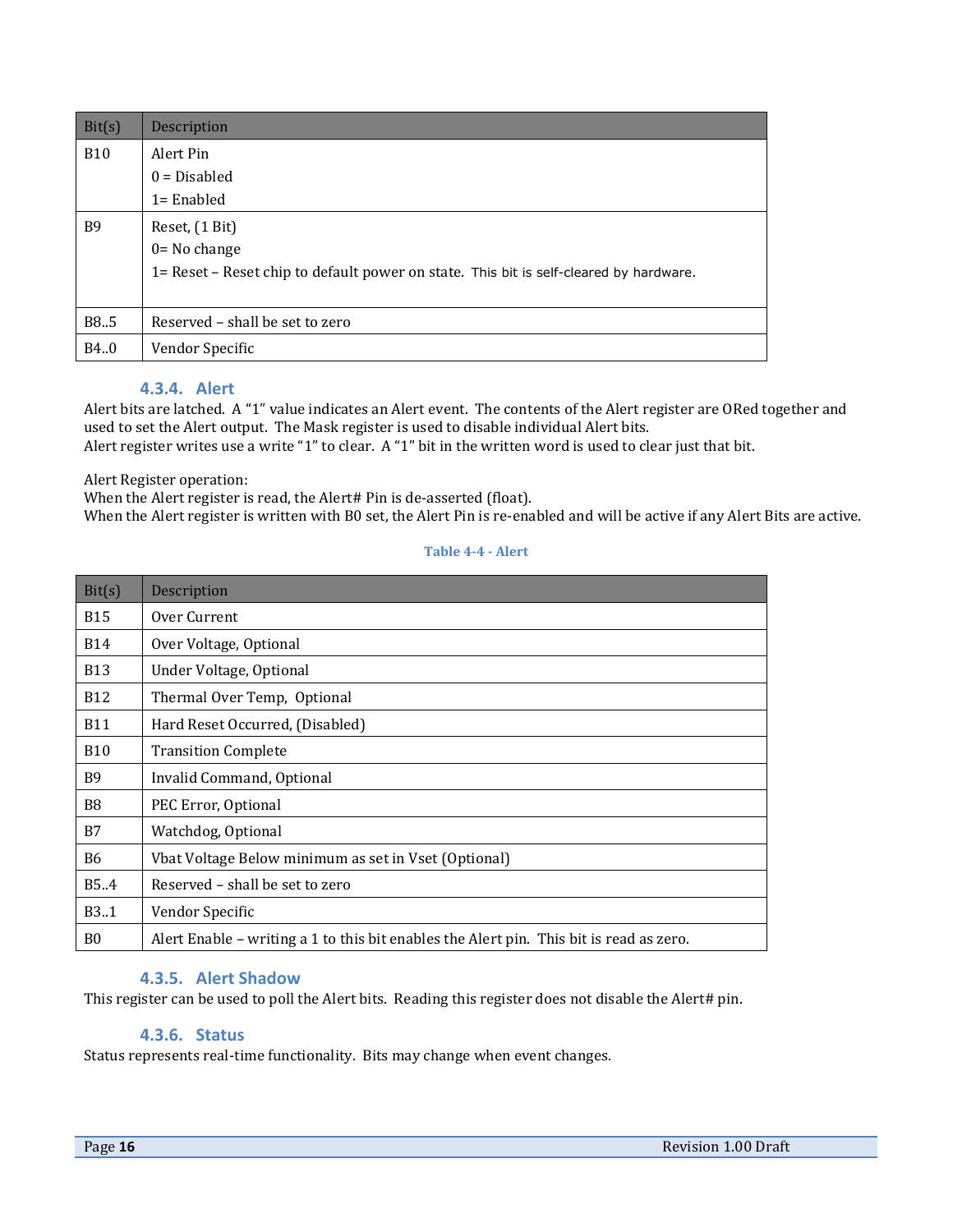**Table 4-5 - Status**

| Bit(s)            | Description                                                                      |  |
|-------------------|----------------------------------------------------------------------------------|--|
| <b>B15</b>        | Fault (any fault, over current, over temp, any other issues is present)          |  |
| <b>B14</b>        | <b>PS Output Stable</b>                                                          |  |
| <b>B13</b>        | Output Enabled/Disabled (state of Enable input pin)                              |  |
| <b>B12</b>        | Alert Pin (state of Alert pin) (This bit is a "1" if driving the signal active.) |  |
| <b>B11</b>        | Output Impedance as per Power Delivery Specification vSafeDB                     |  |
| B <sub>10.6</sub> | Reserved                                                                         |  |
| B5.0              | Vendor specific                                                                  |  |

### **4.3.7. Alert Mask**

<span id="page-16-0"></span>Set a bit to a "1" to mask (disable) an Alert bit position. The Alert register is bitwise ORed with the complement of the mask register to drive the Alert function. This allows a read of the Alert Register (or Alert Shadow Register) to be written to the mask register to disable all active Alerts. (This register shall default to all 1's on POR, Alarms are disabled.)

#### **Table 4-6 - Alert Mask**

| Bit(s)            | Description                     |
|-------------------|---------------------------------|
| <b>B15</b>        | Over Current                    |
| <b>B14</b>        | Over Voltage                    |
| <b>B13</b>        | <b>Under Voltage</b>            |
| <b>B12</b>        | Thermal Over Temp               |
| <b>B11</b>        | Hard Reset Occurred             |
| <b>B10</b>        | Transition                      |
| <b>B</b> 9        | Invalid Command                 |
| B <sub>8</sub>    | PEC Error                       |
| <b>B7</b>         | Watchdog                        |
| <b>B6</b>         | Vbat Voltage Below minimum      |
| B5.4              | Reserved - shall be set to zero |
| B <sub>3</sub> .1 | Vendor Specific                 |
| B <sub>0</sub>    | Reserved - shall be set to zero |

### **4.3.8. Manufacturer ID**

<span id="page-16-1"></span>Manufacturer ID may be a sequence of ASCII codes for a unique character string. (8 characters). It is up to the manufacturer to select a unique character string.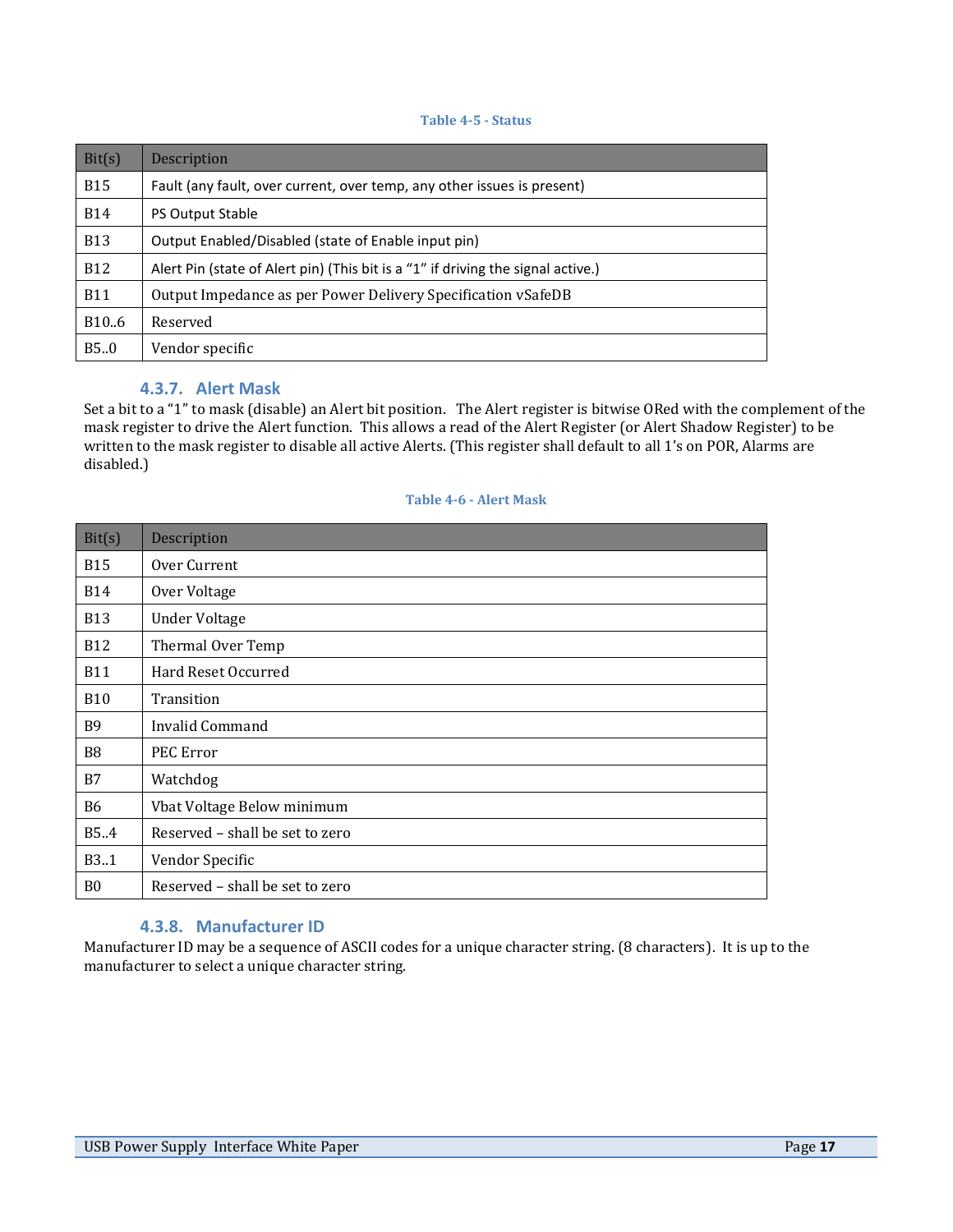#### **Table 4-7 - Manufacturer ID**

| <b>Address</b> | Bit(s)            | Description               | Company<br>"ABCDCORP" |
|----------------|-------------------|---------------------------|-----------------------|
| 7h             | B7.0              | 1st Character             | "A"                   |
|                | B <sub>15.8</sub> | 2 <sup>nd</sup> Character | $^{\prime\prime}$ B"  |
| 8h             | B7.0              | 3rd Charcter              | $^{\prime\prime}$ C"  |
|                | B <sub>15.8</sub> | 4 <sup>th</sup> Character | "D"                   |
| 9h             | B7.0              | 5 <sup>th</sup> Character | $^{\prime\prime}$ C"  |
|                | B <sub>15.8</sub> | 6h Character              | " $0$ "               |
| Ah             | B7.0              | 7 <sup>th</sup> Character | " $R$ "               |
|                | B <sub>15.8</sub> | 8 <sup>th</sup> Character | "P"                   |

### <span id="page-17-0"></span>**4.3.9. Device ID**

#### **Table 4-8 - Device ID**

<span id="page-17-1"></span>

| Bit(s) | Description                           |
|--------|---------------------------------------|
|        | B15.0   Manufacturer Unique Device ID |

# **4.3.10. PD/ Protocol Ver.**

## **Table 4-9 - PD Protocol Version**

| Bit(s) | <b>Description</b>              |  |
|--------|---------------------------------|--|
| B15.2  | Reserved - shall be set to zero |  |
| B10    | $\vert 00$ = Power Delivery 1.0 |  |

# <span id="page-17-2"></span>**4.3.11. Monitor V (50mV/bit)**

## **Table 4-10 - Monitor Voltage**

| Bit(s)     | Description                              |  |
|------------|------------------------------------------|--|
| <b>B15</b> | $1 = \text{Fault}$                       |  |
|            | $B14.10$ Reserved – shall be set to zero |  |
| B9.0       | Voltage Low Limit in 50 mV units         |  |

# <span id="page-17-3"></span>**4.3.12. Monitor I (10mA/bit)**

#### **Table 4-11 - Monitor Current**

| Bit(s)     | Description                               |  |
|------------|-------------------------------------------|--|
| <b>B15</b> | $1 = \text{Fault}$                        |  |
|            | $B1410$   Reserved – shall be set to zero |  |
| B9.0       | Over Current Limit in 10 mA units         |  |